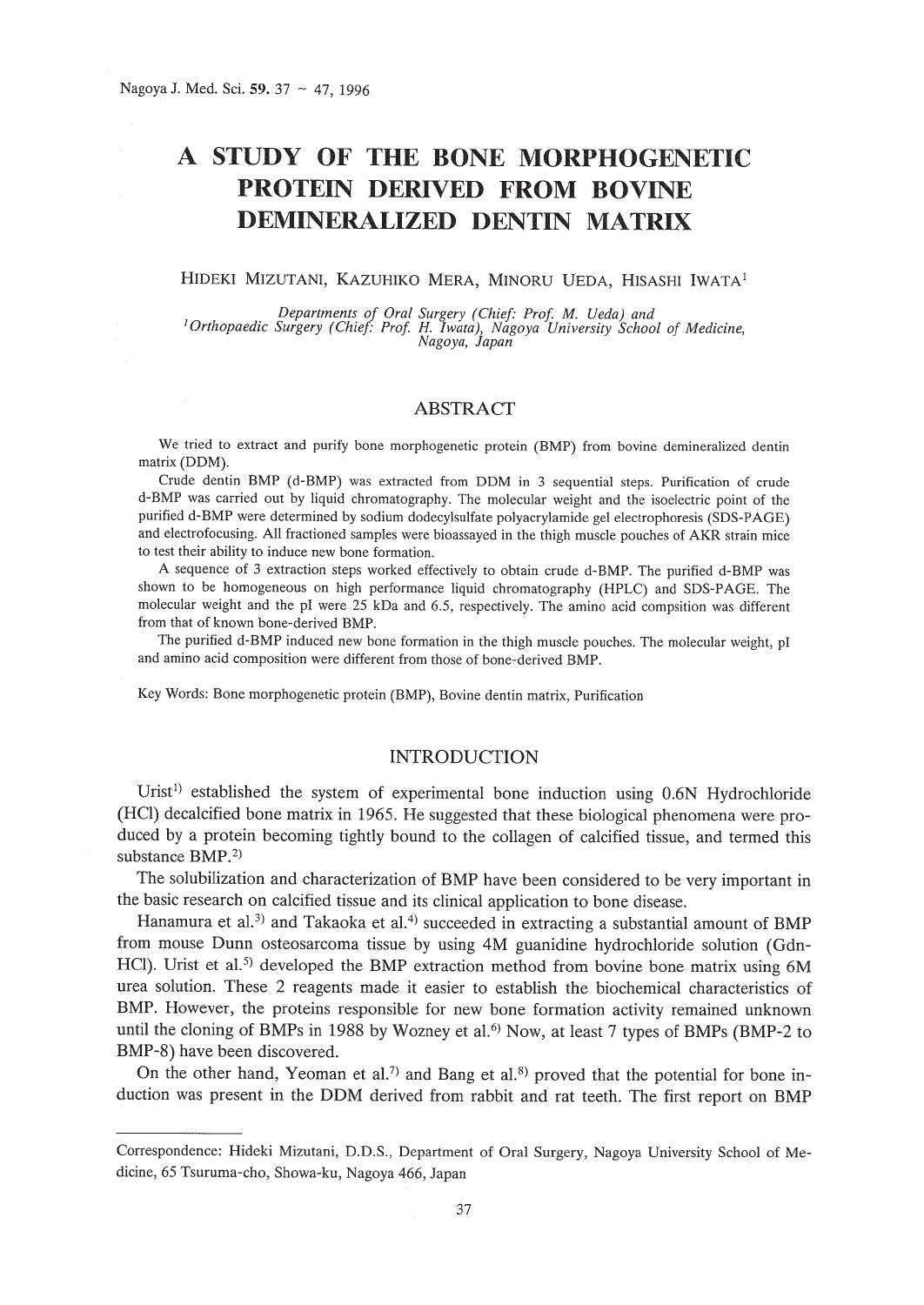extraction from rat DDM, published by Butler,<sup>9)</sup> described the use of the collagenase digestion method.

In this report, we discuss the purification and characterization of d-BMP derived from bovine teeth.

# MATERIALS AND METHODS

#### 1. Preparation of bovine DDM

Fresh anterior teeth from the bovine lower jaw were collected in a slaughter house, the soft tissue and dental pulp were manually removed and evaporated at room temperature after defatting with chloroform: methanol  $(1:1)$ .

Five Kg (dry weight) of teeth were obtained and pulverized in a Wiley mill at 70'C to about 2  $mm<sup>3</sup>$  cubic in size.

The demineralization procedure was performed for 4 days and involved vigorous stirring as described.<sup>1)</sup> The DDM was rinsed thoroughly in deionized water and lyophilized.

2. Preparation of crude d-BMP (Fig. 1)

DDM was extracted by continuous magnetic stirring at 4'C in 10 volumes of 4M Gdn-HCl solution containing 2mM N-ethylmaleimide, 1mM iodoacetic acid, 1mM sodium azide and 1mM phenylmethylsulfonyl fluoride. The extraction was performed 3 times.

All extract solution was centrifuged at  $48,000$  g for 30 minutes, at  $4^{\circ}$ C to separate the soluble parts from the undissolved substances. The solution was collected and dialyzed against deionized water to complete precipitation, and then centrifuged for separation into water-soluble and water-insoluble substances; thereafter the water-insoluble substance was lyophilized.

The lyophilized 4M Gdn-HCl soluble, water-insoluble substance was then dissolved in 100 volumes of O.OlM sodium acetate buffer solution (pH 4.8) containing 6M urea.

The resultant insoluble fraction was collected, washed in cold water and lyophilized. This fraction was redissolved in 10 volumes of 4M Gdn-HCI. The solution was transferred to a dialyzing tube (M.W. cut off 10,000) and dialyzed against 7 volumes of deionized water, until the final concentration of Gdn-HCl was 0.5M.

The insoluble material remaining after dialysis was collected, washed in cold water and lyophilized in to crude d-BMP.

# 3. Purification of d-BMP

Purification of the protein fraction was carried out by HPLC using a Superose 12 (HR 10/ 30, Pharmacia, Sweden) gel column.

The protein sample was dissolved in 4M Gdn-HCl solution, then applied to the column and eluted with the same solution at a flow rate of 1 ml/min.

Positive fraction in bioassay from gel chromatography was applied to HPLC using a Mono Q HR 5/5 prepacked column (Pharmacia, Sweden) equilibrated with a 0.02M Tris-HCl buffer (pH 7.0) containing 6M urea.

The protein sample was dissolved in the same buffer solution and put into the column. The bound fraction was eluted with liner gradient from 0 to 1M NaCl solution (pump P-500  $X2$  + gradient programmer GP-250, Pharmacia, Sweden). The flow rate was 1 *mil*min, and 1 ml per tube was collected.

All chromatograms were monitored at 280 nm and the fractions obtained were dialyzed against deionized water and lyophilized.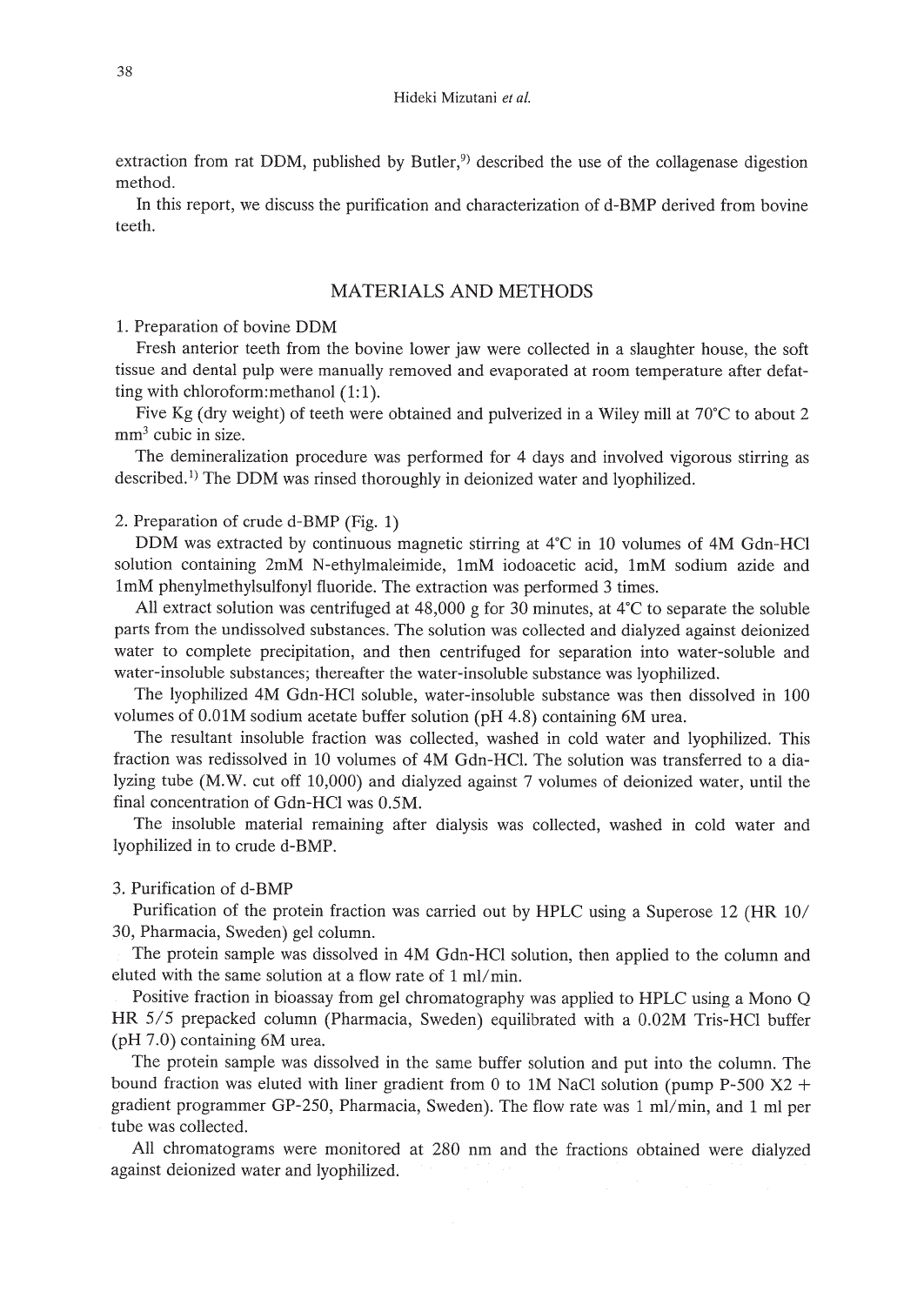#### 4. Bioassay for BMP activity

Five mg of the crude sample and 2 mg of the fractioned sample were implanted in the thigh muscle pouch of AKR mice after being encapsulated in a No.5 gelatin capsule and sterilized with ethylene oxide gas.

Twenty-one days after implantation, the specimens were harvested and examined for new bone formation using soft X-ray and hematoxylin-eosin stains.

As a control, 5 mg of bovine serum albumin (Sigma) was implanted in the opposite thigh muscle pouch of each mouse.

#### 5. Analytical electrophoresis of BMP fractions

Analytical electrophoresis on sodium dodecylsulfate (SDS) polyacrylamide slab gel (12.5%) was carried out according to Laemmli's method.<sup>10</sup> The molecular weights of the fractions were determined using low molecular standards (BIO-RAD) to be in the range of 92.5 kDa-14.3 kDa. Proteins were stained with 0.044% Coomassie brilliant blue R-250 using Scott's method.<sup>11)</sup>

The isoelectric point of the final purified fraction was determined by Wringley's method.<sup>12)</sup> A 5% polyacrylamide disc gel (5  $\times$  80 mm) was prepared and Pharmalite (40%, pH 3-9) (Pharmacia) was used to make the pH gradient. After electrofocusing, the gel was stained with 0.1% Coomassie brilliant blue using Righetti's method. 13)

6. Amino acid composition and sequence

The final purified sample was hydrolyzed in 6M HCI at 110°C for 22 hours in an evacuated sealed tube.

The hydrolyzate was analyzed with an automatic amino acid analyzer (JTL-3000; Nippon Denshi).

For sequence analysis, the sample was digested with trypsin, and the tryptic fragments were separated by reverse-phase HPLC (Vydac C4 column developed in 0.1 % trifluoroacetic acid to 0.1% trifluoroacetic acid/95% acetonitrile) and applied to a pulsed liquid protein sequencer (Model 473, Applied Biosystems, Foster, CA).

# RESULTS

1. Purification of crude d-BMP

About 600 g of DDM were obtained from the 5 kg of bovine teeth.

About 300 mg of crude d-BMP was obtained from 100 g of DDM using a sequence of 3 steps (Fig. 1). According to the results of the bioassay, the crude d-BMP had the following characteristics: soluble in 4M Gdn-HCI, but insoluble in 6M urea (pH 4.8) and in 0.5M Gdn-HCI solutions.

The elution profile of crude d-BMP on the Superose 12 column is shown in Fig. 2. Five main peaks were recognized. The BMP active fraction was rechromatographed on the same column. The elution profile is shown in Fig. 3. The main peak fraction, corresponding to 25 kDa in molecular weight, was precipitated by dialysis.

The elution profile of the BMP active fraction from the Superose 12 column on Mono Q HR 5/5 ion exchange column is shown in Fig. 4. One peak of the unbound fraction and 2 peaks of the bound fractions were observed. A fraction eluted by 0.3M NaCI showed BMP activity (Fig. 5).

Finally 3 mg of purified d-BMP was obtained from 100 g of DDM (Table 1).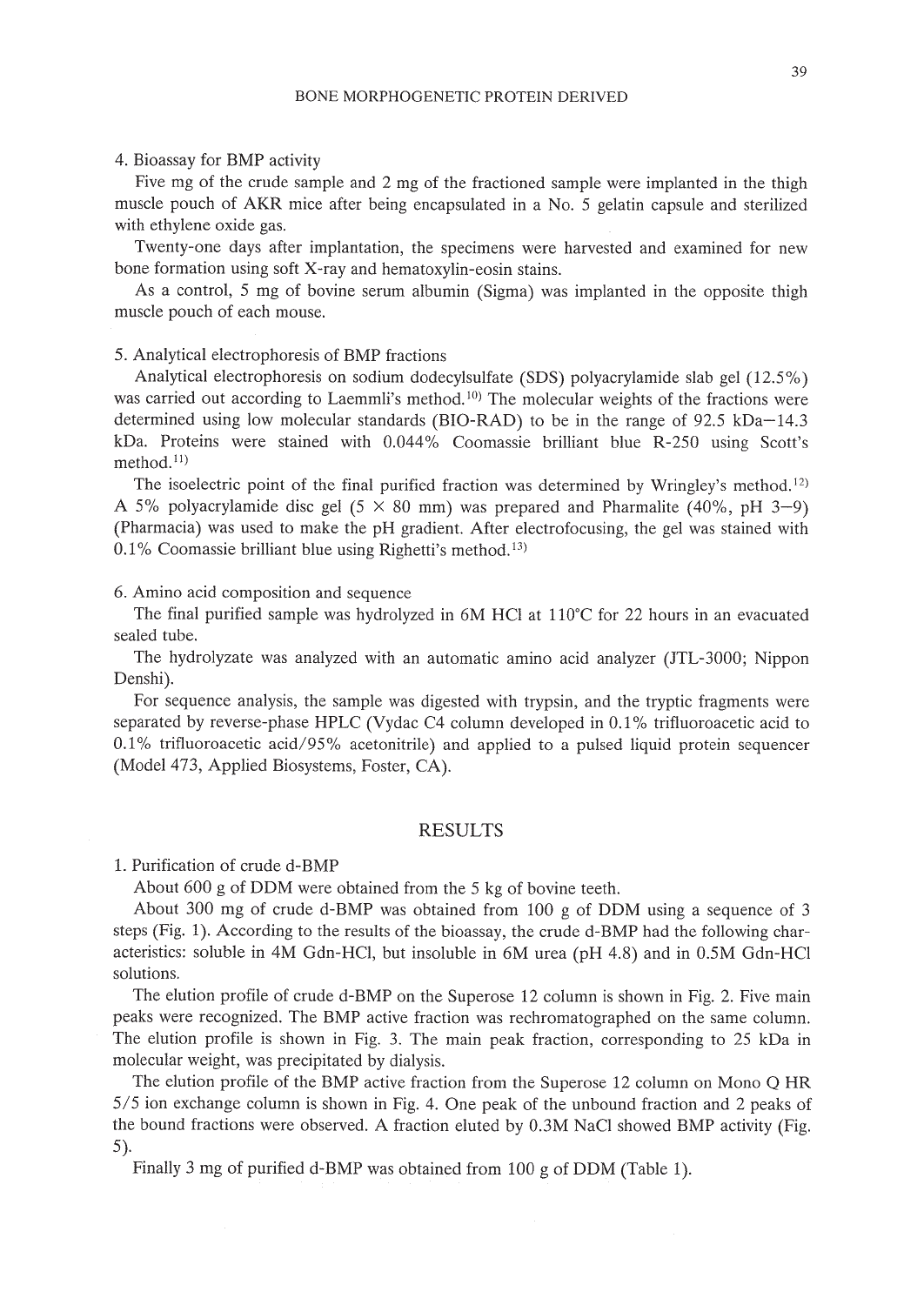

Fig. 1 Sequential steps in the isolation and extraction of dentin BMP (d-BMP) from demineralized bovine dentin matrix (DDM)



Fig. 2 Elution profile of crude d-BMP on a Superose 12 gel column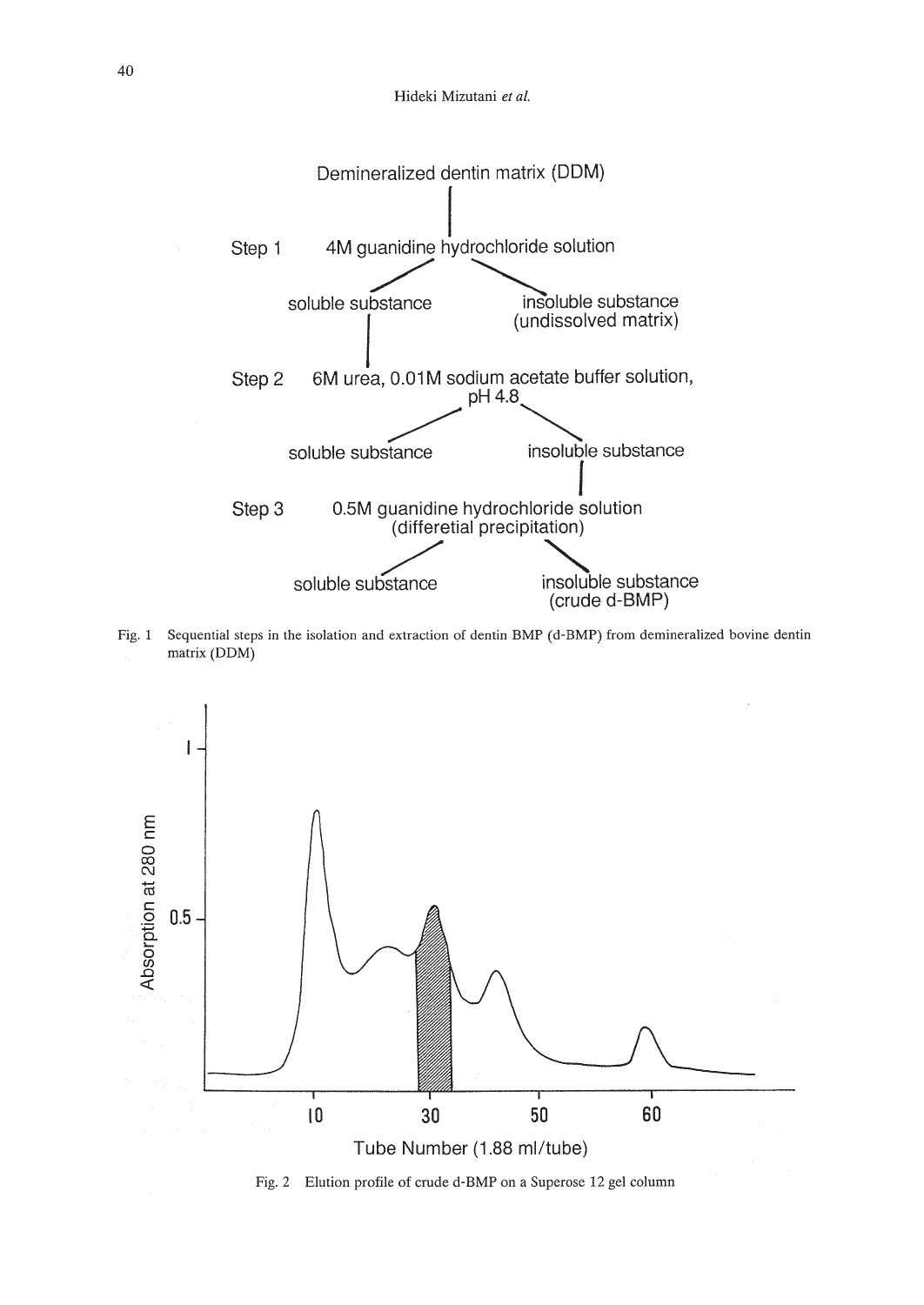





Tube Number (1.0 ml/tube)

Fig.4 Elution profile of d-BMP on a Mono Q HR5/5 ion exchange column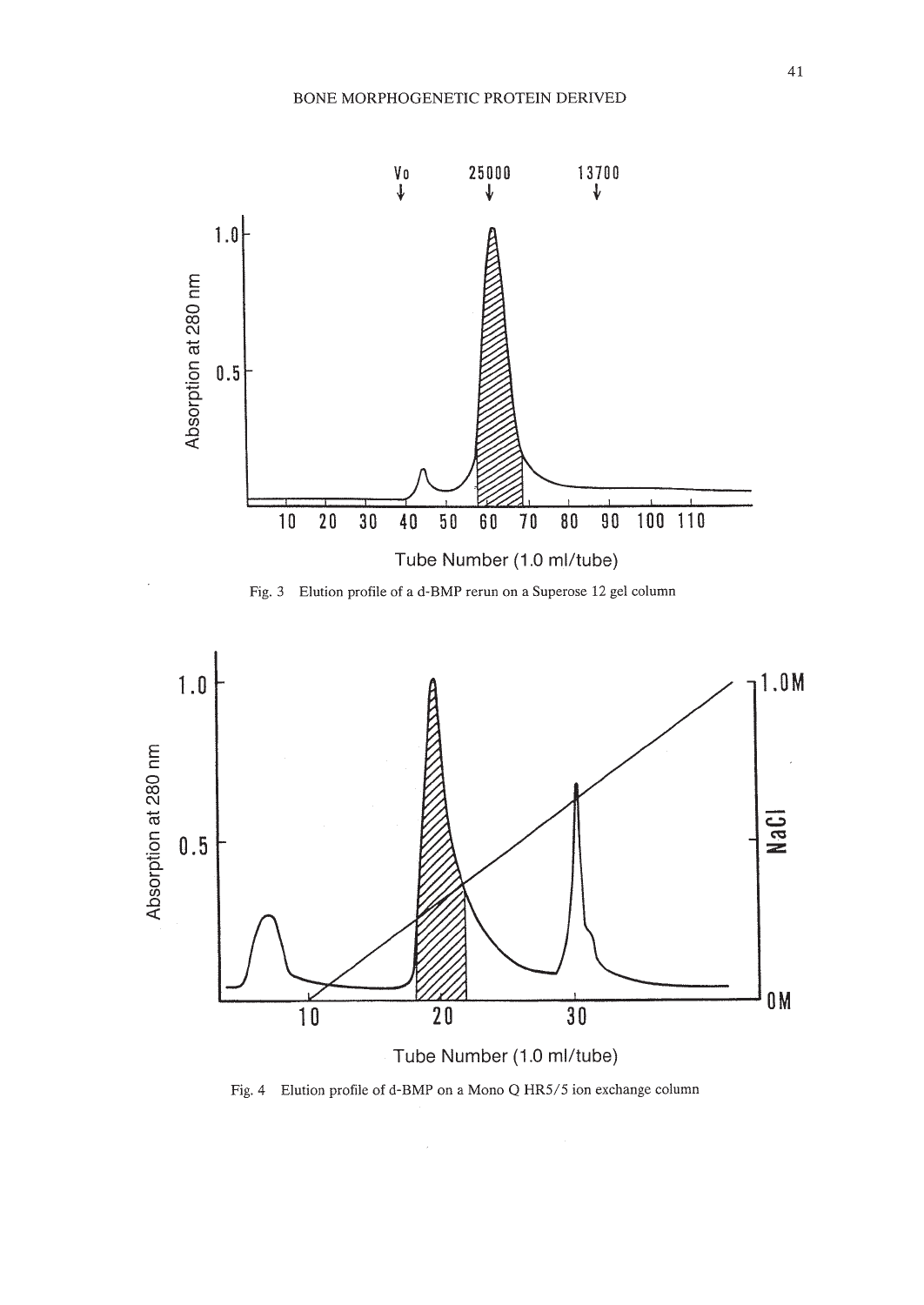Hideki Mizutani *et at.*



Fig.5 Microscopic photographs of d-BMP implantation A: Matured lamellar new bone (NB) with bone marrow (BM) is evident. B: Only muscle (M) can be seen in the control.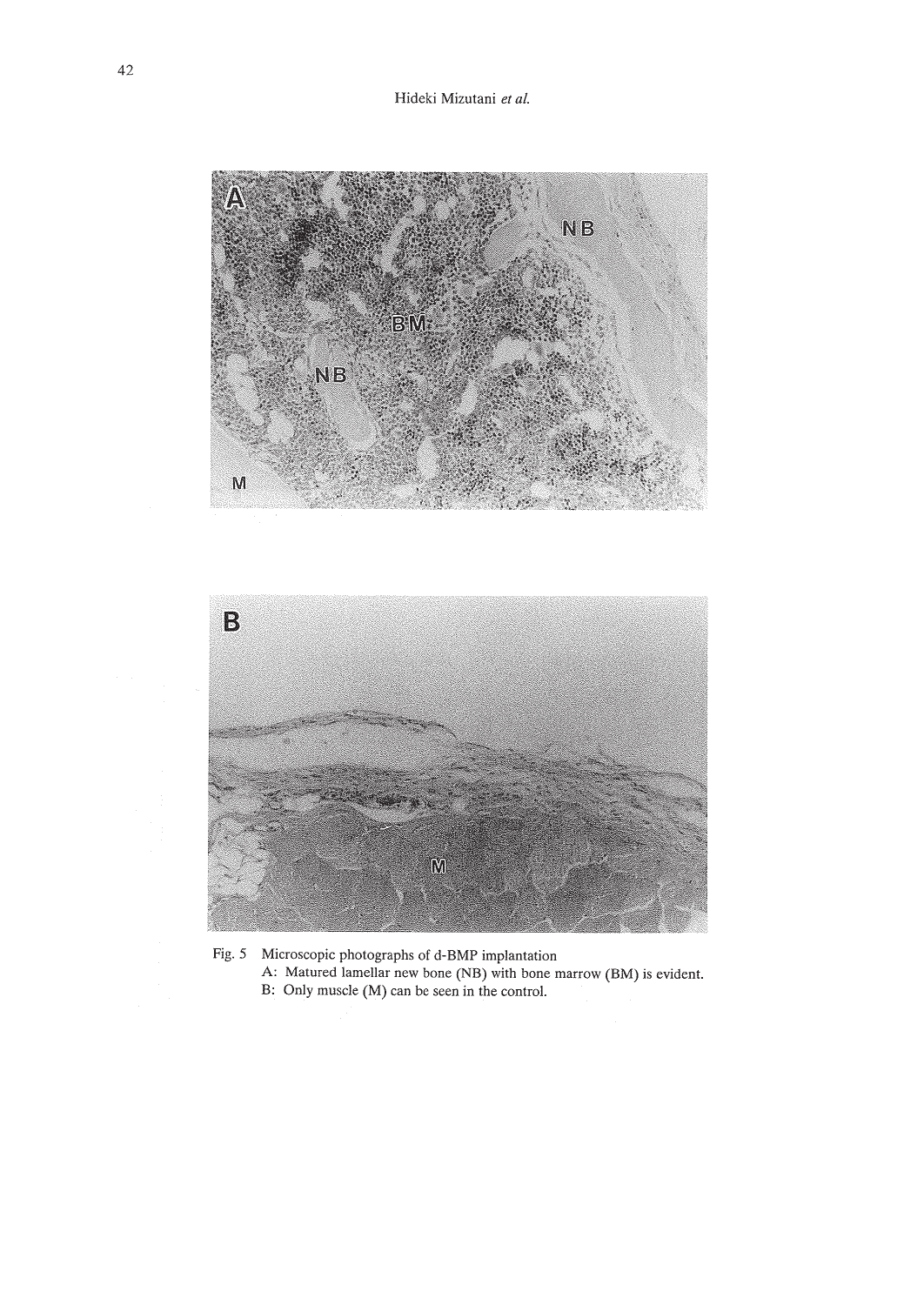Table 1 Yield of d-BMP at a given purification step

| Purification steps         | Yield (mg) | $($ %) |
|----------------------------|------------|--------|
| DDM                        | 100,000    | 100    |
| differential precipitation | 300        | 0.3    |
| Superose 12                | 20         | 0.02   |
| Mono Q                     | ٩          | 0.003  |



Fig.6 Electrophoretic pattern of d-BMP on SOS-PAGE

# 2. SDS-PAGE

The crude BMP had numerous dense stained bands ranging from 100 kDa to 12 kDa. The relationship between BMP activity and molecular weight was not clear.

After 2 sessions of Superose12 gel chromatography, the BMP active fraction showed a single major band, corresponding to 25 kDa in molecular weight, and many other bands were faintly stained.

Mono Q **HR** 5/5 ion exchange chromatography of the further purified fraction showed that the component of 25 kDa became clearer and other components almost disappeared (Fig. 6).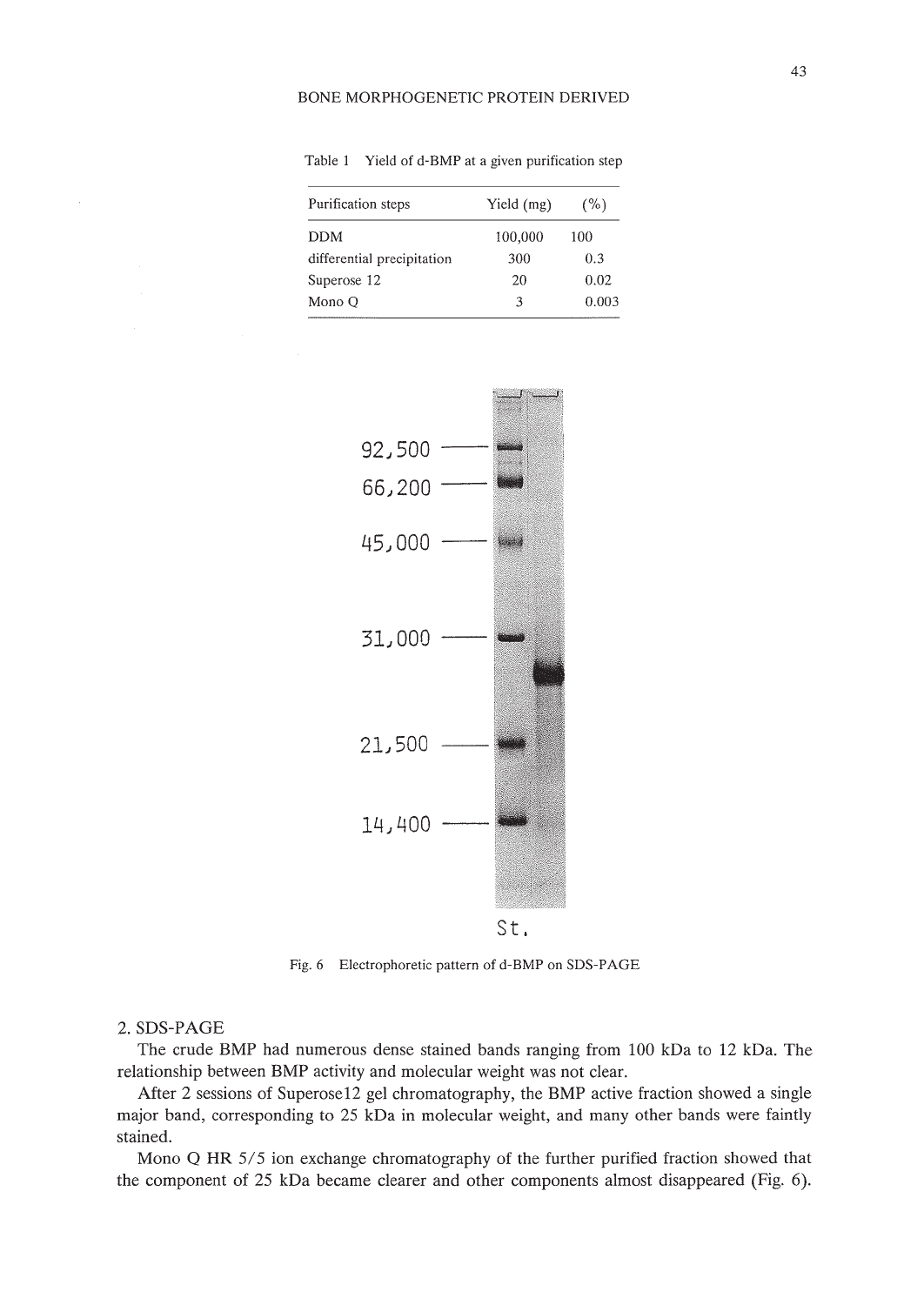The fraction of 25 kDa was thought to be homogeneous on SDS-PAGE.

The isoelectric point of purified d-BMP was 6.5 as determined by electrofocusing (data not shown).

# 3. Amino acid analysis

The amino acid composition of the purified d-BMP is shown in Table 2. This protein had relatively high amounts of Tyrosine (Tyr), Glutamic acid (Glu), Serine (Ser) and Glycine (Gly) and a low amount of Lysine (Lys).

Table 3 shows the amino acid sequences that were obtained from 5 tryptic fragments. The N-terminal sequence of d-BMP tryptic fragments has no homology to other reported BMP.

| Amino acid    | mole % |  |
|---------------|--------|--|
| Aspartic acid | 14.3   |  |
| Threonine     | 4.4    |  |
| Serine        | 8.7    |  |
| Glutamic acid | 8.9    |  |
| Proline       | 6.9    |  |
| Glycine       | 7.8    |  |
| Alanine       | 7.5    |  |
| Valine        | 2.5    |  |
| Cystine       | 1.5    |  |
| Methionine    | 1.7    |  |
| Isoleucine    | 2.2    |  |
| Leucine       | 5.9    |  |
| Tyrosine      | 10.2   |  |
| Phenylalanine | 4.1    |  |
| Histidine     | 3.5    |  |
| Lysine        | 2.7    |  |
| Arginine      | 7.2    |  |

Table 2 Amino acid composition of d-BMP

Table 3 Amino acid sequences of d-BMP tryptic fragments

|                                | 10                                              | 20 | 30   |
|--------------------------------|-------------------------------------------------|----|------|
|                                | Fr.1: VKPGNYILKVSVNPSYLVPESDYSNNVVRGEI          |    |      |
| 40                             |                                                 |    |      |
| R Y T G H H A Y A S G C W I    | (46)                                            |    |      |
|                                | 10                                              | 20 | 30   |
|                                | Fr.2: YEHPRPGSRYRPGYGTGYFQYGLPDLVPDP            |    |      |
|                                |                                                 |    | (30) |
|                                | 10                                              |    |      |
|                                | Fr. 3: $F S H Y D L L D A S T Q R R V A E$ (17) |    |      |
|                                | 10                                              |    |      |
| Fr. 4: $NQGTSDFLPSRPRY$ (14)   |                                                 |    |      |
| Fr. 5: $Y R G D V R D Y D (9)$ | and the state of the state                      |    |      |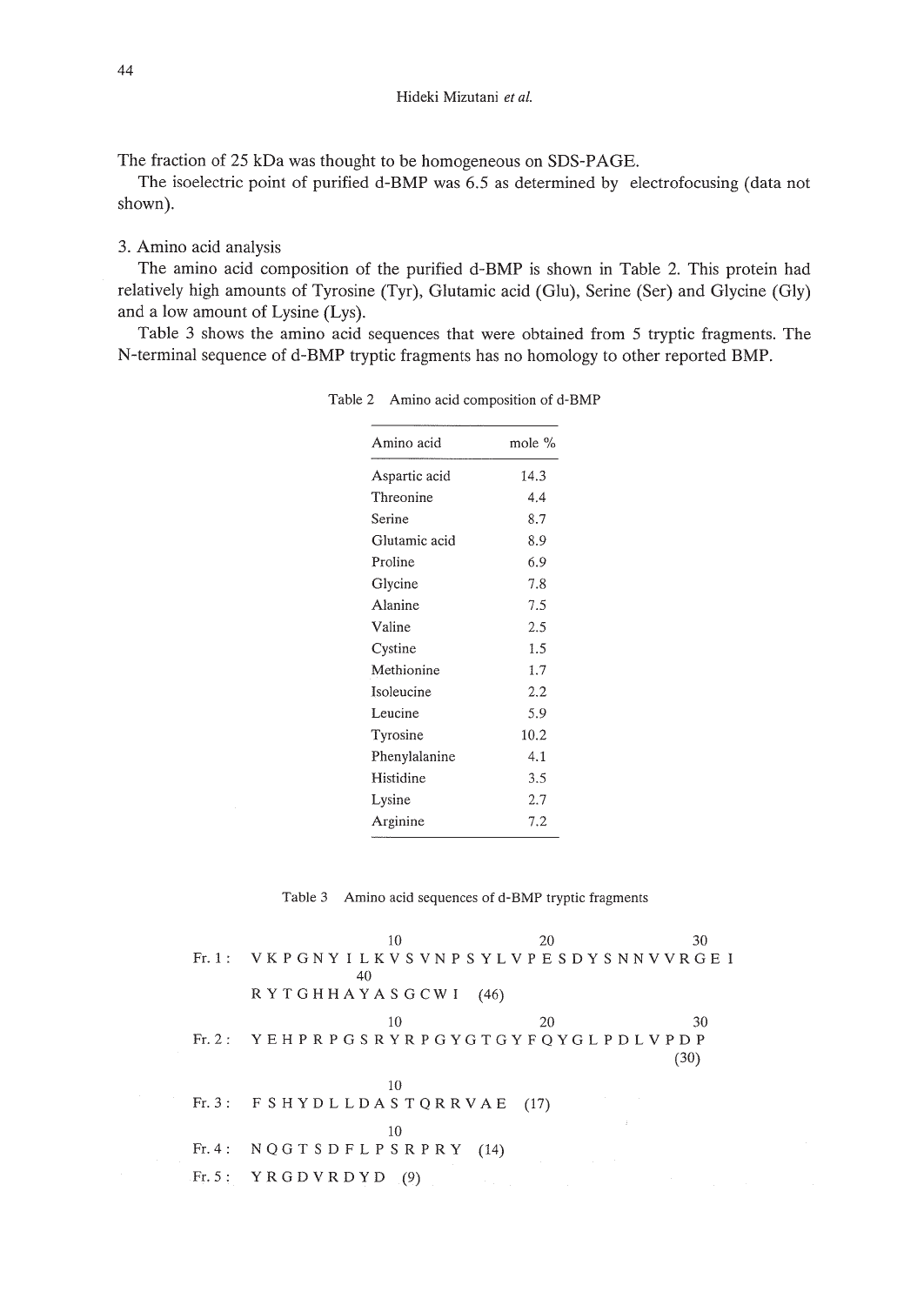#### DISCUSSION

The solution of 4M Gdn-HCI has been proved effective when extracting BMP from the bone matrix of various species and osteosarcoma tissue. However, a lot of non-BMP substances, such as collagen and proteoglycan, were also extractable in 4M Gdn-HCl.

To remove non-BMP from 4M Gdn-HCl soluble substances, Hanamura et al.<sup>14)</sup> employed the Cesium Chloride (CsCI) density gradient centrifugation method and the Amicon thin channel ultrafiltration method, while Takaoka et al. 15) employed the ethanol fractionation method and Urist et al.<sup>16)</sup> employed the 1M or 1.5M Gdn-HCl differential precipitation and ultrafiltration method.

Our previous report<sup>17)</sup> suggested that non-BMP substances containing collagen were soluble in a O.OIM sodium acetate buffer solution (pH 4.8) containing 6M urea, and BMP was precipitated during dilution from 4M to 0.5M Gdn-HCI concentration.

We applied this method to extract d-BMP from DDM. It proved to be very effective with respect to d-BMP extraction. The solubility of d-BMP was the same as that of bone-derived BMP.

Our results showed that 0.3% crude d-BMP was solubilized and 0.003% purified d-BMP was obtained from 100 g of DDM.

The molecular weight of the BMP active fraction was 25 kDa following HPLC both Superose 12 column chromatography and SDS-PAGE. Even 1 mg of the 25 KDa component could induce the growth of new bone in mouse thigh muscle. This suggested that the 25 kDa protein might be d-BMP itself.

There have been many reports on the molecular weight of BMP, suggesting values of  $17-18$ kDa,<sup>5)</sup> 17.5 kDa,<sup>17</sup>) 17 kDa<sup>18</sup>) and 22 kDa<sup>23</sup> from decalcified bovine bone, 21.5 kDa<sup>21</sup> from decalcified rabbit bone, 18.5 kDa<sup>16)</sup> from decalcified human bone and 23 kDa<sup>20</sup> and 25 kDa<sup>21)</sup> from decalcified rabbit dentin. The molecular weight of dentin-derived BMP was somewhat larger than BMP derived from other sources. While the structure of BMP was unknown, there might be a partially common structure among BMP and d-BMP because both of them induced new bone formation in thigh muscle pouches in the same time period after implantation.

The pI of d-BMP was estimated as about 6.5 by electrofocusing gel electrophoresis. Other reports said that the pI of BMP was 5.0  $\pm$  0.2<sup>5)</sup> and 5–6<sup>17)</sup> from decalcified bovine bone, 5.5<sup>20</sup> from rabbit DDM and  $9.2^{15}$  from mouse Dunn osteosarcoma. Bessho et al.<sup>22)</sup> reported that human dentin-matrix-derived BMP was 20.0 kDa in molecular weight with a pI value of 8.8, determined by isoelectric focusing.

Amino acid analysis showed that d-BMP had the composition of an acidic polypeptide and included higher amounts of Asportic acid (Asp), Tyr, Glu, Ser and Gly and lower amounts of Lys. This result coincided with other reports on the amino acid composition of bovine bone, $5$ ) human bone<sup>16)</sup> and rabbit dentin<sup>20</sup>) (except for the Tyr content) and also resembled the composition of human dentin<sup>22)</sup> except for Gly. BMP from mouse osteosarcoma tissue included higher contents of Glu, Gly and Ala.<sup>15)</sup>

The amino acid sequences of d-BMP, obtained from tryptic fragments, differ from previously reported BMP sequences<sup>6</sup>) and other proteins<sup>22,23</sup>) which have a similar bone inductive capability. This fact suggests that d-BMP might be another BMP, while also having a similar ability to induce new bone in vivo.

Unlike bone tissue, tooth tissue can not be remolded. The d-BMP may be produced by odontoblast, cementoblast or ameloblast, and secreted to the matrix the tooth.

The role of d-BMP is not known; d-BMP may participate in secondary dentin formation, or in the regeneration of the alveolar process of the mandible in marginal periodontitis, or in the calcification of the tooth during the embryonal process.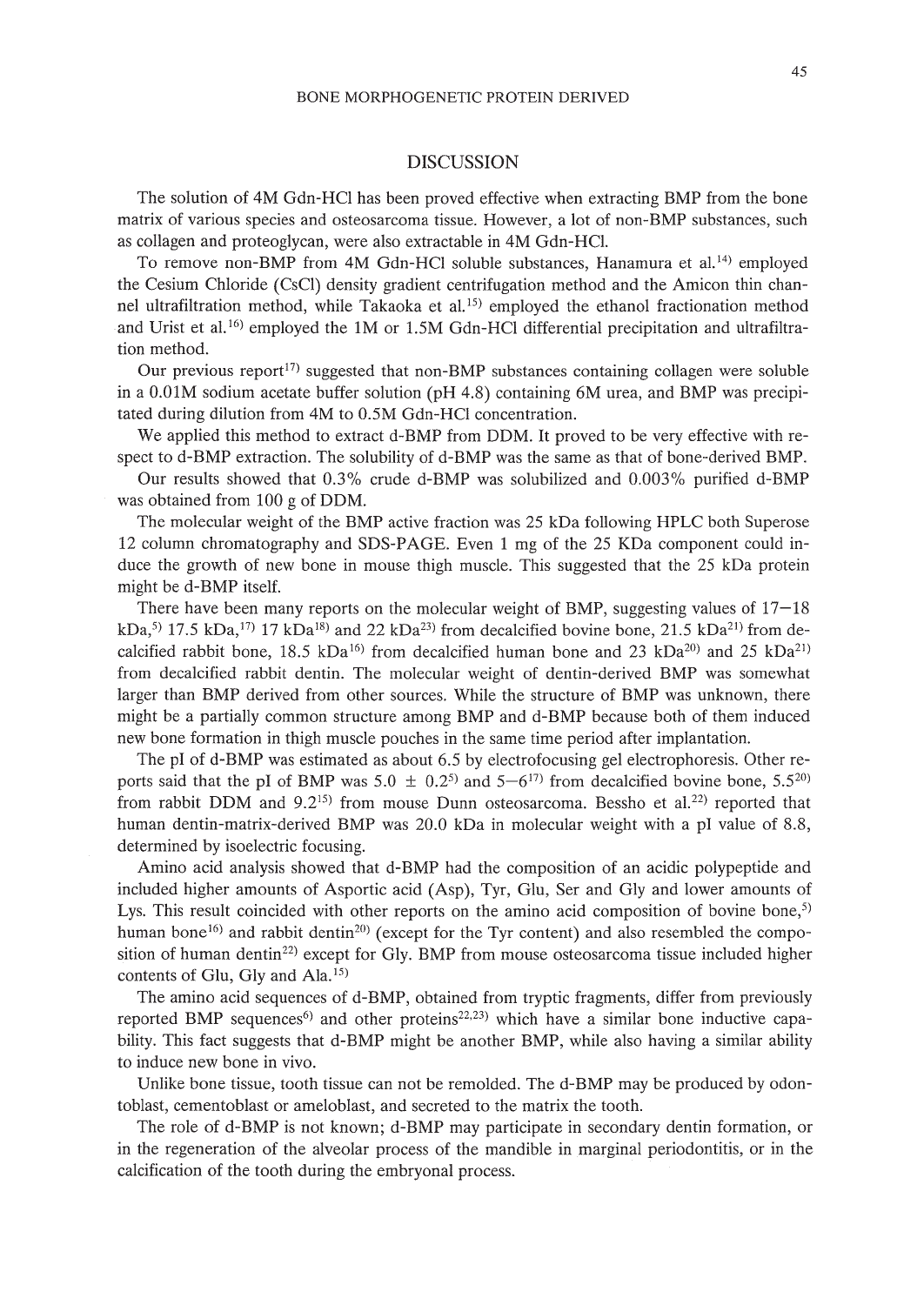#### Hideki Mizutani *et al.*

# **CONCLUSION**

The d-BMP from bovine DDM was extracted and purified. Its biochemical characteristics were as follows:

1. The solubility of d-BMP was the same as that of bone-derived BMP i.e. soluble in 4M Gdn-HCl solution, insoluble in both 0.5M Gdn-HCl solution, and 0.01M sodium acetate buffer solution (pH 4.8) containing 6M urea, and insoluble in water.

2. The molecular weight of the purified d-BMP following gel filtration and SDS-PAGE was 25 kDa.

3. The isoelectric point of the purified d-BMP was 6.5.

4. Amino acid analysis showed that the purified d-BMP contained relatively higher amounts of Asp, Tyr, Glu and Ser and a lower amount of Lys. The N-terminal sequence of d-BMP tryptic fragments had no homology to other reported proteins.

# REFERENCES

- 1) Urist, M.R: Fomation by autoinduction. *Science,* 150,893-899 (1965).
- 2) Urist, M.R and Strates, B.S.: Bone morphogenetic protein. J. *Dent. Res.,* 50,1392-1406 (1971).
- 3) Hanamura, H., Higuchi, Y., Nakagawa, M., Iwata, H., Nogami, H. and Urist, M.R: Solubilized bone morphogenetic protein (BMP) from mouse osteosarcoma and rat demineralized bone matrix. *Clin. Orthop., 148,* 281-290 (1980).
- 4) Takaoka, K., Ono, K., Amitani, K., Kishimoto, R and Nakata. Y.: Solubilization and concentration of a bone-inducing substance from a murine osteosarcoma. *Clin. Orthop.,* 171, 274-280 (1980).
- 5) Urist, M.R., Lietze. A. Mizutani. H.• Takagi. K.• Triffitt. J.T.• Amstutz. J., DeLange. R., Termine. J. and Finerman, G.M.: A bovine low molecular weight bone morphogenetic protein (BMP) fraction. *Clin. Orthop.*, 162,219-232 (1981).
- 6) Wozney, J.M.• Rosen. Y., Celeste. AJ., Mitsock. L.M.• Whitters, M.J.• Kriz, RW., Hewick. R.M. and Wang. E.A: Novel regulators of bone formation: Molecular clones and activities. *Science,* 242. 1528-1534 (1988).
- 7) Yeoman, J.D. and Urist, M.R.: Bone induction by decalcified dentin implanted into oral osseous and muscle tissue. *Arch. Oral BioI.,* 12,999-1008 (1967).
- 8) Bang, G. and Urist. M.R: Bone induction in excavation chambers in matrix of decalcified dentin. *Arch.* Surg., 94, 781-789 (1967).
- 9) Butler, W.T.. Mikulski, A and Urist. M.R: Noncollagenous protein of a rat dentin matrix possesing bone morphogenetic activity. *J. Dent. Res.*, 56, 228-232 (1977).
- 10) Laemmli. U.K.: Cleavage of structural proteins during the assembly of the head bacteriophage T4. *Nature,* 227.680-685 (1970).
- 11) Scott, P.G. and Telser, A.G.: Semiquantitative determination of cyanogen bromide peptides of collagen in SDS-polyacrylamide gels. *Anal. Biochem.,* 70. 251-257 (1976).
- 12) Wringiey, C.W.: Analytical fractionation of plant and animal proteins by gel electrofocusing. J. *Chromatogr.•* 36,362-365 (1968).
- 13) Righetti, P.G. and Drysdale, J.W.: Isoelectric focusing in gel. J. *Chromatogr.,* 98, 271-321 (1976).
- 14) Hanamura, H., Higuchi, Y., Nakagawa, M., Iwata. H. and Urist. M.R: Solubilization and purification of bone morphogenetic protein. *Clin. Orthop.,* 153.232-240 (1980).
- 15) Takaoka, K., Yoshikawa, H., Shimizu, N., Ono, K.• Amitani, K., Nakata, Y. and Sakamoto, Y.: Purification of a bone inducing substance (osteogenic factor) from a murine osteosarcoma. *Biomed. Res.*, 2, 466-471 (1981).
- 16) Urist, M.R., Sato. K., Brownell. AG.• Malinin, T.!., Lietze. A. Huo. Y-K.• Prolo, DJ., Oklund, S.• Finerman. G.AM. and DeLange. RJ.: Human bone morphogenetic protein (hBMP). *Proc. Soc. Exp. BioI. Med.•* 173. 194-198 (1983).
- 17) Mizutani, H. and Urist, M.R.: The nature of bone morphogenetic protein (BMP) fractions derived from bovine bone matrix gelatin. *Clin. Orthop.*, 171, 213-223 (1981).
- 18) Urist, M.R, Huo, Y.K.: Purification of hovine bone morphogenetic protein by hydroxyapatite chromatography. *Proc. Natl. A cad. Sci. USA.,* 81, 371-375 (1984).